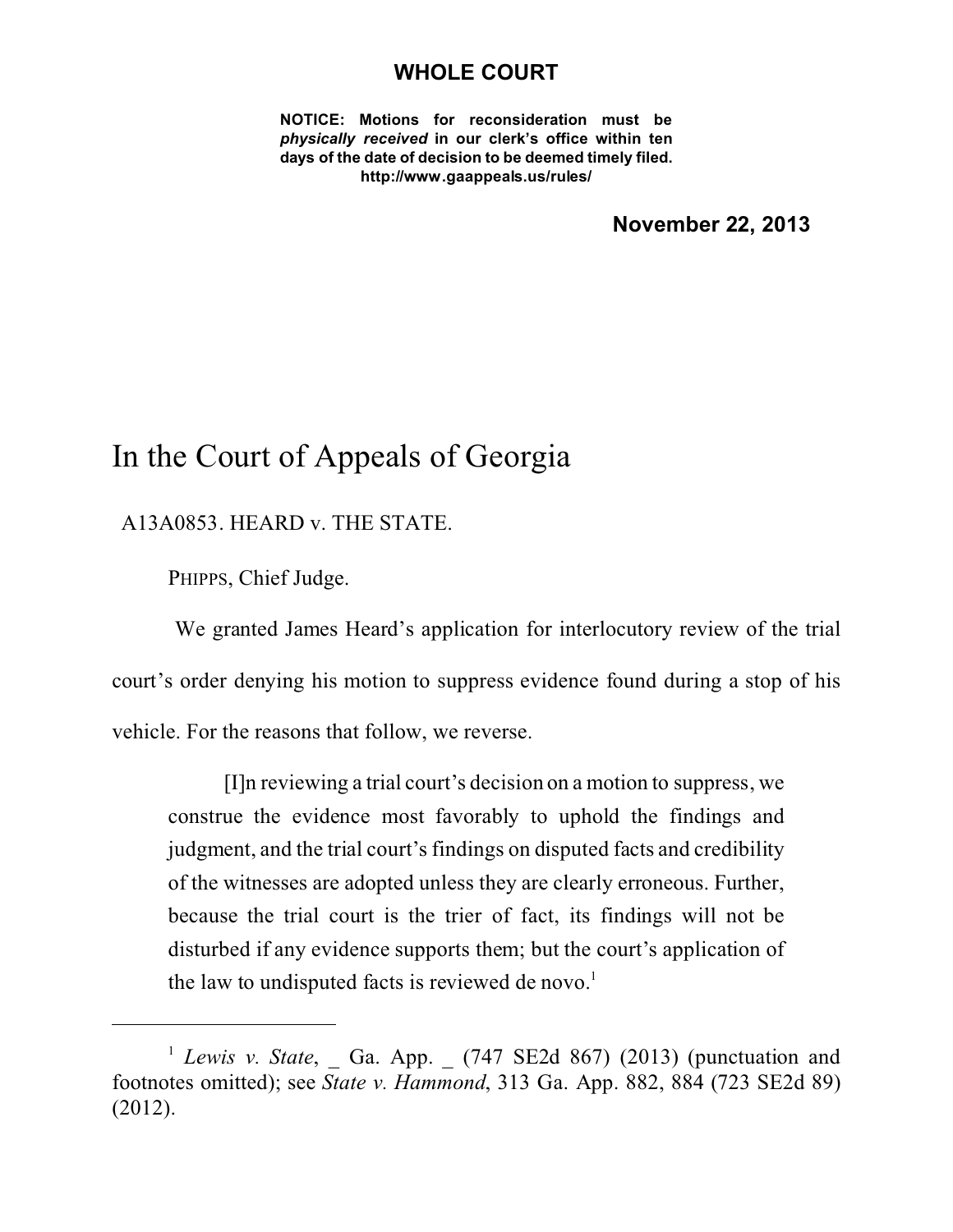So viewed, the evidence in this case showed that on July 24, 2009, a police captain informed a patrol officer that he had received "some complaints about illegal narcotics," and that the officer should be on the lookout for an "older model, twowheel drive, blue Chevy S-10" vehicle; the captain gave the officer no additional information.

Later that evening, the patrol officer saw a vehicle matching that description and began following it. He noticed a 2007 registration decal on the license plate, but he saw no current (2009) decal. The officer initiated a traffic stop based on the suspected tag violation.<sup>2</sup>

The patrol officer approached Heard, who was the vehicle's driver and sole occupant, and told him that he had stopped the vehicle because of the 2007 decal. Heard replied that he had a valid decal. At the officer's request, Heard produced his driver's license and proof of insurance. The officer observed that Heard was shaking,

<sup>&</sup>lt;sup>2</sup> See OCGA §§ 40-2-8 (b) (pertinently providing that any vehicle which is required to be registered and which does not have attached to the rear thereof a numbered license plate and current revalidation decal affixed to a corner or corners of the license plate as designated by the commissioner, if required, shall be stored at owner's risk and expense); 40-2-8 (2) (A) (pertinently providing that it shall be a misdemeanor to operate any vehicle required to be registered in the State of Georgia without a license plate properly validated).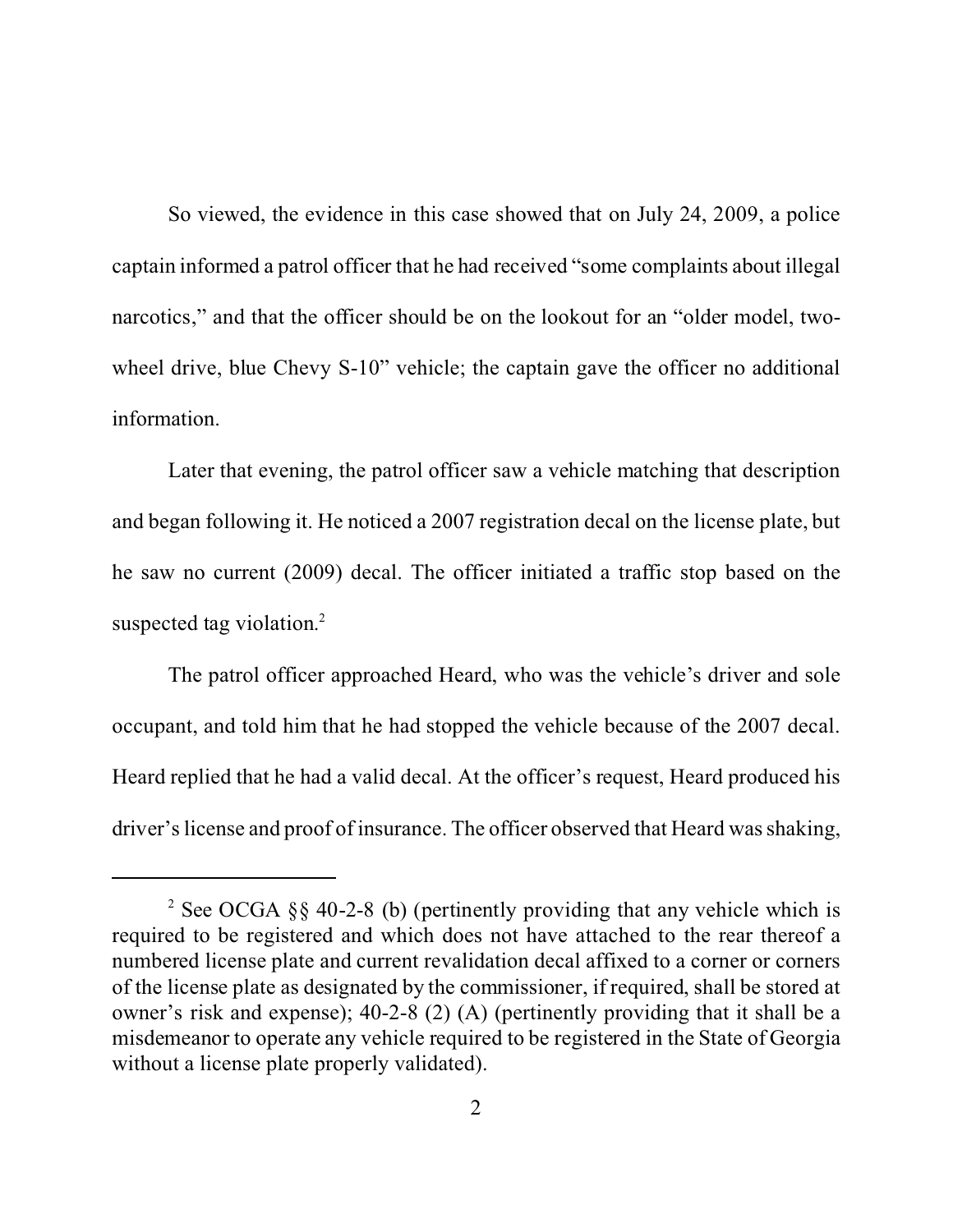and he asked Heard if he was nervous. Heard replied that he was not. While the patrol officer was speaking with Heard, two other officers walked up to Heard's vehicle; one stood next to the passenger's door, while the other stood near the vehicle's cargo area.

The patrol officer walked back to the patrol vehicle and, as he did so, he saw that Heard's license plate had a current decal affixed; the officer testified that the plate was bent and the decal was "curled up" on the "wrong" or "left" side of the plate.<sup>3</sup> The officer "began running information through GCIC and NCIC, tag information, driver's license information," and outstanding warrant information. After the checks were completed and no "issues" were revealed, the officer returned to Heard's vehicle and handed Heard his driver's license and insurance card. The officer testified that, at that point, his traffic investigation had ended and "[h]ad [Heard] denied consent, he would have been free to leave."

Upon returning Heard's documents, the officer told Heard that he had stopped him because he had seen a 2007 decal on the license plate and that "normally, what

 $3$  Notably, in its brief the state has cited no law requiring the decal to be affixed to the right side of the license plate.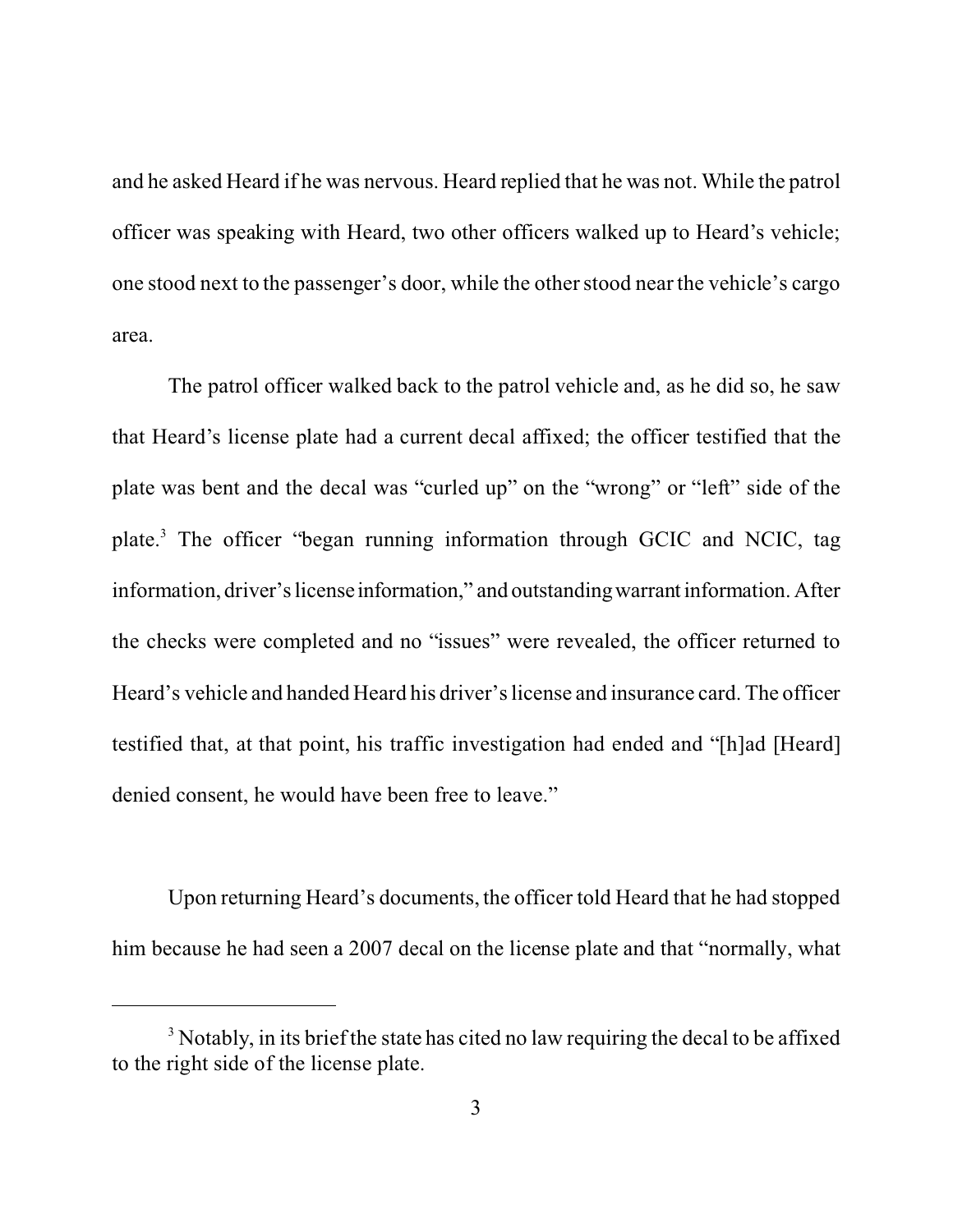you do is like when you get the new green tag, you put it on top." The officer continued, "Now that I get up here, you're pretty nervous." The officer asked Heard if there was any reason he was so nervous. Heard replied that the blue lights and the traffic stop made him nervous. The officer asked Heard if he was nervous because he had illegal narcotics or weapons in the vehicle. Heard denied having such items.

The officer next asked Heard if he could search the vehicle. Heard replied that he did not want the vehicle searched, and then stepped out of the vehicle.<sup>4</sup> The officer frisked Heard for weapons and then asked Heard again if he could search the vehicle. This time, Heard consented. The search of the vehicle yielded a small tube containing six pieces of suspected crack cocaine. Heard was arrested and charged with possession of cocaine with intent to distribute. A total of about four minutes elapsed from the time Heard stopped his vehicle to the time he consented to the search.

Heard moved to suppress the evidence seized from the vehicle, arguing that, among other things, the officer had prolonged the traffic stop without a reasonable

<sup>&</sup>lt;sup>4</sup> Heard did not testify at the hearing, and his reason for exiting the vehicle at that time is not clear from the hearing transcript. However, in the audio-videotape recording of the stop (which recording was admitted into evidence and played at the hearing), when the officer commented that Heard's exit from the vehicle was a sign of his nervousness, Heard replied that he had exited the vehicle because the officer told him to do so; the officer responded that Heard had misunderstood him.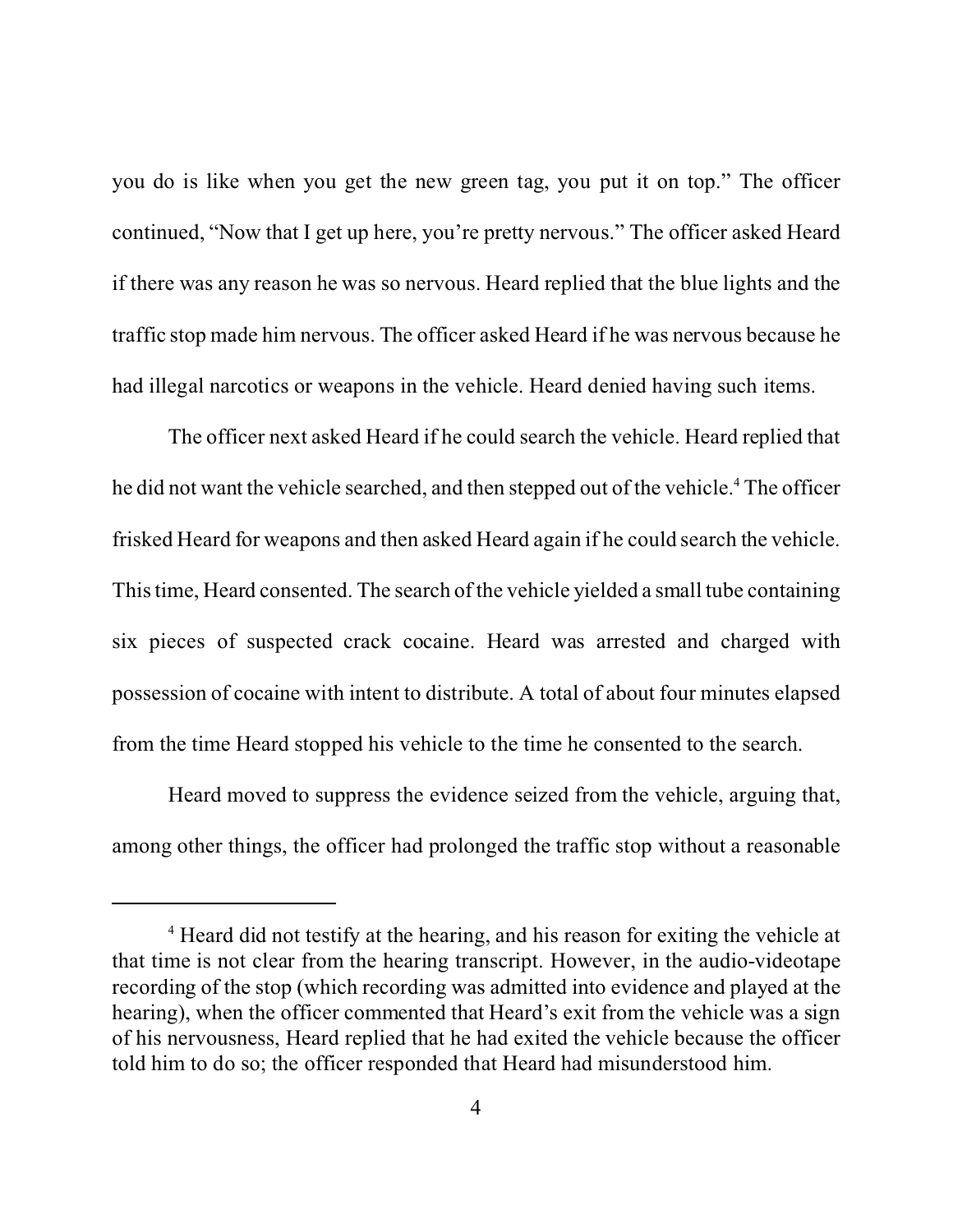suspicion of criminal activity. The trial court denied the motion, finding that the stop was valid based on the suspected tag violation, that the detention had not been unreasonably long, and that Heard had consented to the search.

1. Heard does not dispute that the initial traffic stop for the suspected tag violation was valid. 5 Instead, he contends that the officer prolonged the traffic stop to conduct a drug investigation without having a legal basis for doing so, and that the trial court thus erred in denying his motion to suppress. We agree.

Upon this Court's review, it is appropriate to examine whether the police diligently pursued a means of investigation that was likely to confirm or dispel their suspicions quickly, during which time it was necessary to detain the defendant. A reasonable time to conduct a traffic stop includes the time necessary to verify the driver's license, insurance, registration, and to complete any paperwork connected with the citation or a written warning. A reasonable time also includes the time necessary to run a computer check to determine whether there are any outstanding arrest warrants for the driver or the passengers.<sup>6</sup>

<sup>5</sup> See generally *Humphreys*, supra at 366-367 (appellant's motion to suppress based on lack of a basis to stop the vehicle was properly denied because officer was authorized to stop vehicle based on a perceived traffic violation).

 $6$  *Nash v. State*, Ga. App.  $(746$  SE2d 918) (2013) (citations and punctuation omitted).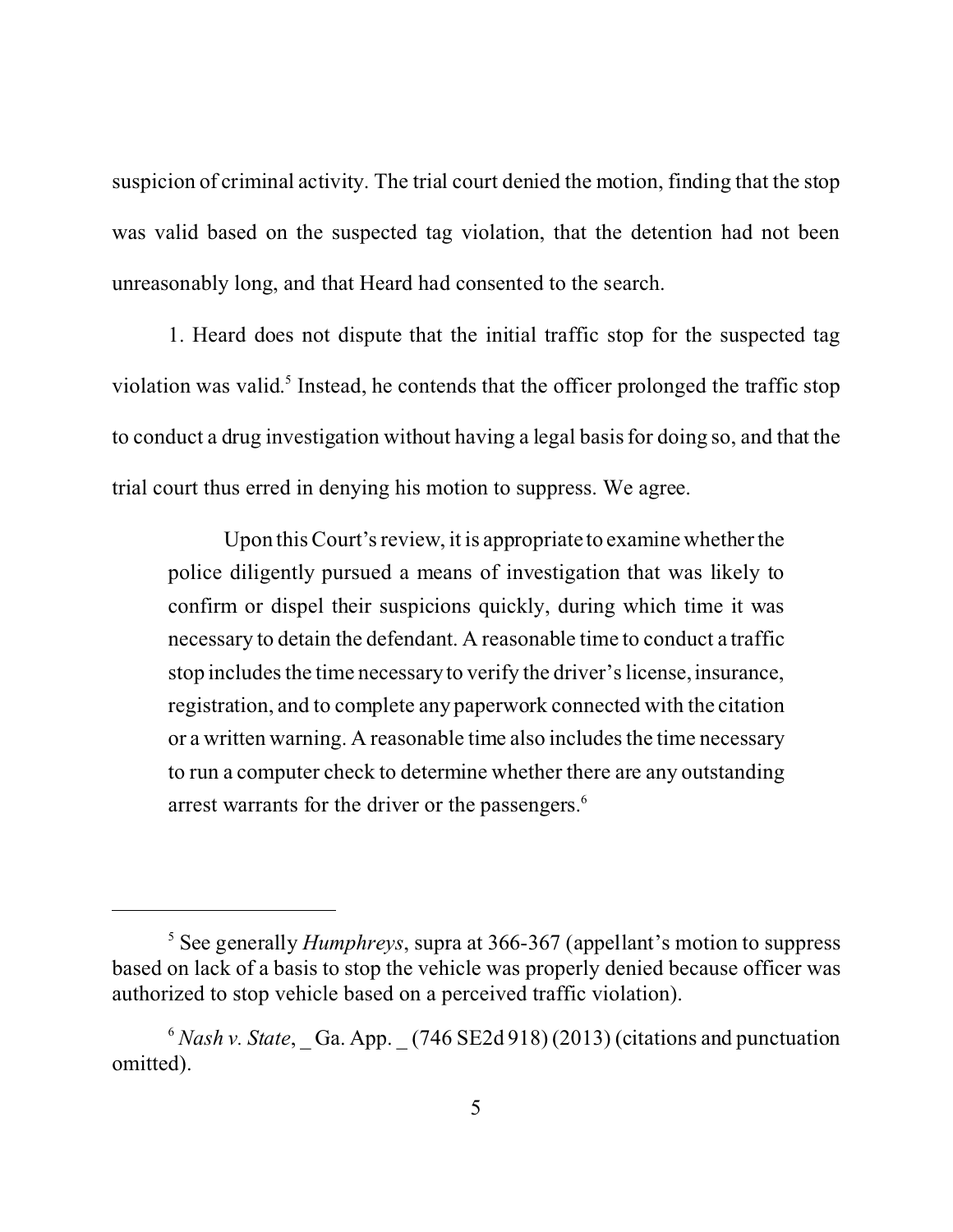"Once the tasks related to the investigation of the traffic violation and processing of the traffic citation have been accomplished, an officer cannot continue to detain an individual without articulable suspicion."<sup>7</sup> "Once the purpose of that [traffic] stop has been fulfilled, the continued detention of the car and the occupants amounts to a second detention."<sup>8</sup> "[I]f[an] officer continues to detain [an individual] after the conclusion of the traffic stop and interrogates him or seeks consent to search without reasonable suspicion of criminal activity, the officer has exceeded the scope of a permissible investigation of the initial traffic stop."<sup>9</sup>

Here, the officer testified that the traffic investigation ended when he determined that the vehicle's registration was valid and that, absent consent to search, Heard was "free to leave" when the officer returned his documents. In fact, the officer

<sup>7</sup> *Weems v. State*, 318 Ga. App. 749, 752 (1) (734 SE2d 749) (2012) (citation and punctuation omitted); see also *State v. Connor*, 288 Ga. App. 517, 519 (654 SE2d 461) (2007) (noting that the continued questioning outside the scope of a valid traffic stop is permissible only when the officer has a reasonable articulable suspicion of illegal activity or when the valid traffic stop has become consensual). We note that there is no claim that the continued questioning of Heard was consensual.

<sup>8</sup> *Salmeron v. State*, 280 Ga. 735, 736 (1) (632 SE2d 645) (2006) (citation and punctuation omitted); *Richbow v. State*, 293 Ga. App. 556, 558 (667 SE2d 418) (2008).

<sup>9</sup> See *State v. Felton*, 297 Ga. App. 35, 37 (676 SE2d 434) (2009).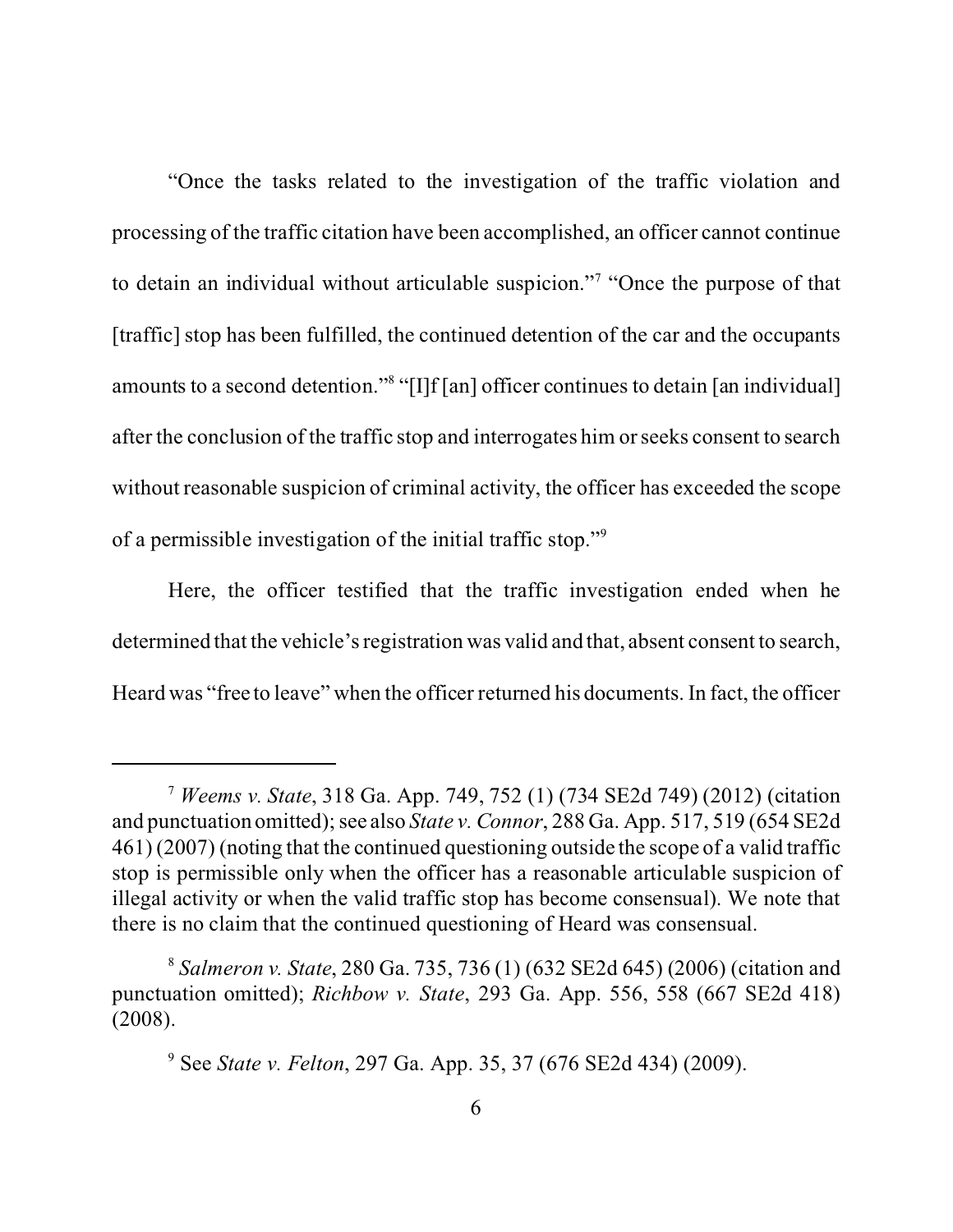could lawfully verify the registration, driver's license and insurance information, and check for outstanding warrants; but any subsequent interrogation or request for consent had to be supported by reasonable suspicion of criminal activity.<sup>10</sup>

The officer expressly confirmed at the hearing that after his investigation of the suspected traffic violation had ended, he "extended the detention by asking Heard questions about his nervous behavior," and that he was "then launching into a drug investigation." The officer testified that he asked those questions because he thought there might be contraband in the vehicle; he said that his suspicion was based on Heard's nervous behavior and the lookout information he (the officer) had received before the traffic stop.

In this case, the basis of the officer's suspicion was insufficient to justify the continued or second detention.<sup>11</sup> The officer had no information about the reliability

<sup>10</sup> See *Felton*, supra; see generally *Nash*, supra.

<sup>11</sup> See *Register v. State*, 315 Ga. App. 776, 778 (728 SE2d 292) (2012) (a tip provided by an informant of unknown reliability will not ordinarily create a reasonable suspicion of criminal activity; but if the tip is detailed enough to provide some basis for predicting the future behavior of the suspect, reliability may be established if the details are corroborated by the observations of the police; information corroborated must include a range of details relating not just to easily obtained facts and conditions existing at the time of the tip, but to future actions of third parties ordinarily not easily predicted); *Dominquez v. State*, 310 Ga. App. 370, 374-375 (714 SE2d 25) (2011); *McSwain v. State*, 240 Ga. App. 60, 61-62 (522 SE2d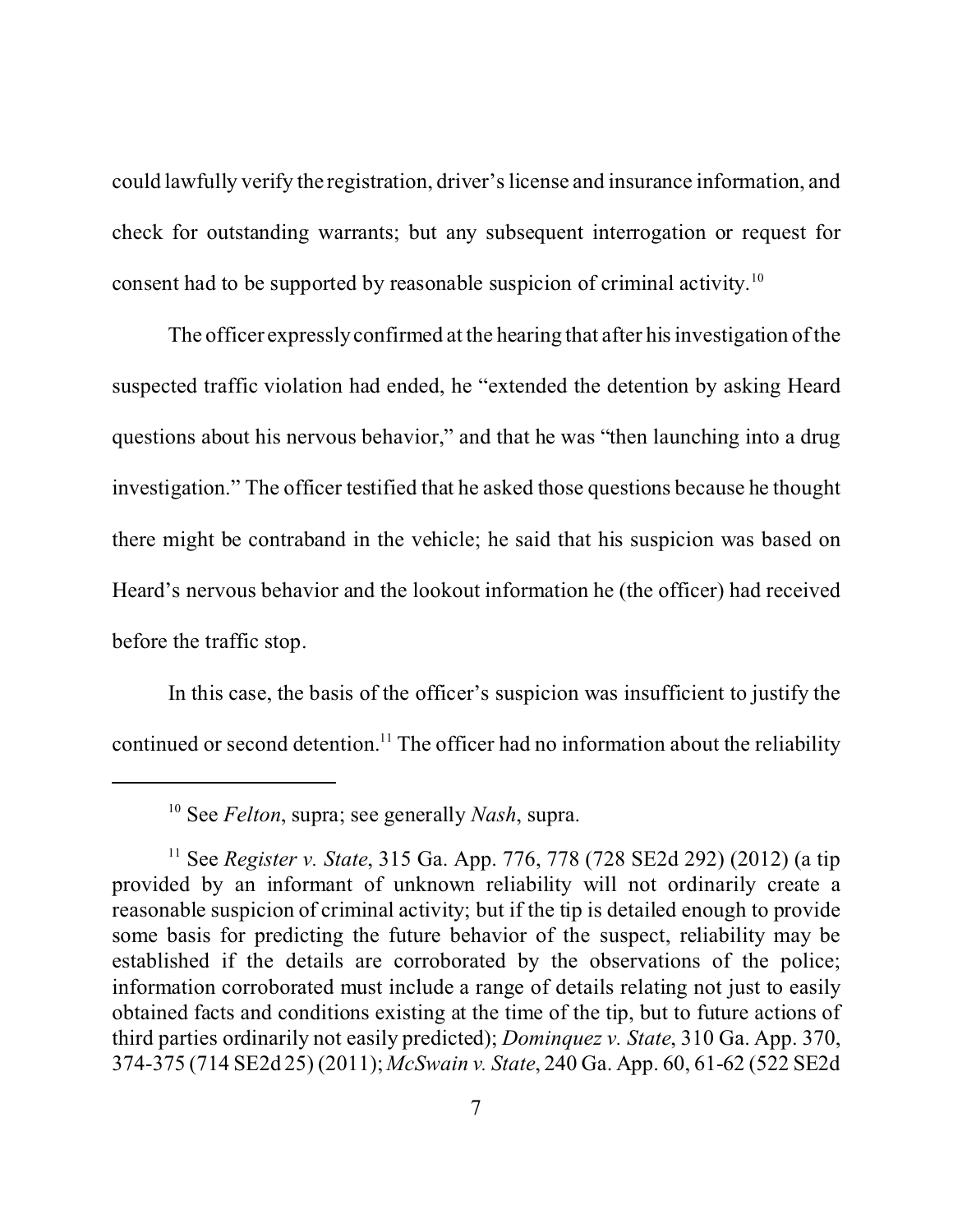of the lookout information, such as who had provided the information to the captain or how recently it had been provided.<sup>12</sup> And the officer was given only a general description of the vehicle, not information sufficiently detailed that it would have allowed him to verify that the information was inherently reliable.<sup>13</sup>

Nervousness is not sufficient to justify an investigative detention.<sup>14</sup> Even when we consider together the lookout information and Heard's nervousness, we cannot conclude that the officer was aware of circumstances sufficient to create a reasonable suspicion that Heard was involved in criminal activity other than the suspected traffic violation.<sup>15</sup>

<sup>553) (1999) (</sup>anonymous tip that a light green, four-door Honda Accord, with a specific license plate number, occupied by four males and headed northbound on I-95 from Florida to one of the Carolinas, might have some contraband in the trunk, did not support a reasonable suspicion of criminal activity).

<sup>12</sup> See *Tiller v. State*, 261 Ga. App. 363, 365 (582 SE2d 536) (2003) (as a general rule, information from a tipster of unknown credibility does not provide reasonable grounds upon which to detain a person for investigative purposes).

<sup>13</sup> See *Slocum*, 267 Ga. App. 337, 338 (599 SE2d 299) (2004); see generally *Register*, supra.

<sup>14</sup> *Dominguez*, supra at 374-375.

<sup>15</sup> See *Register*, supra; *Dominguez*, supra; *Nunnally v. State*, 310 Ga. App. 183, 188 (2) (713 SE2d 408) (2011).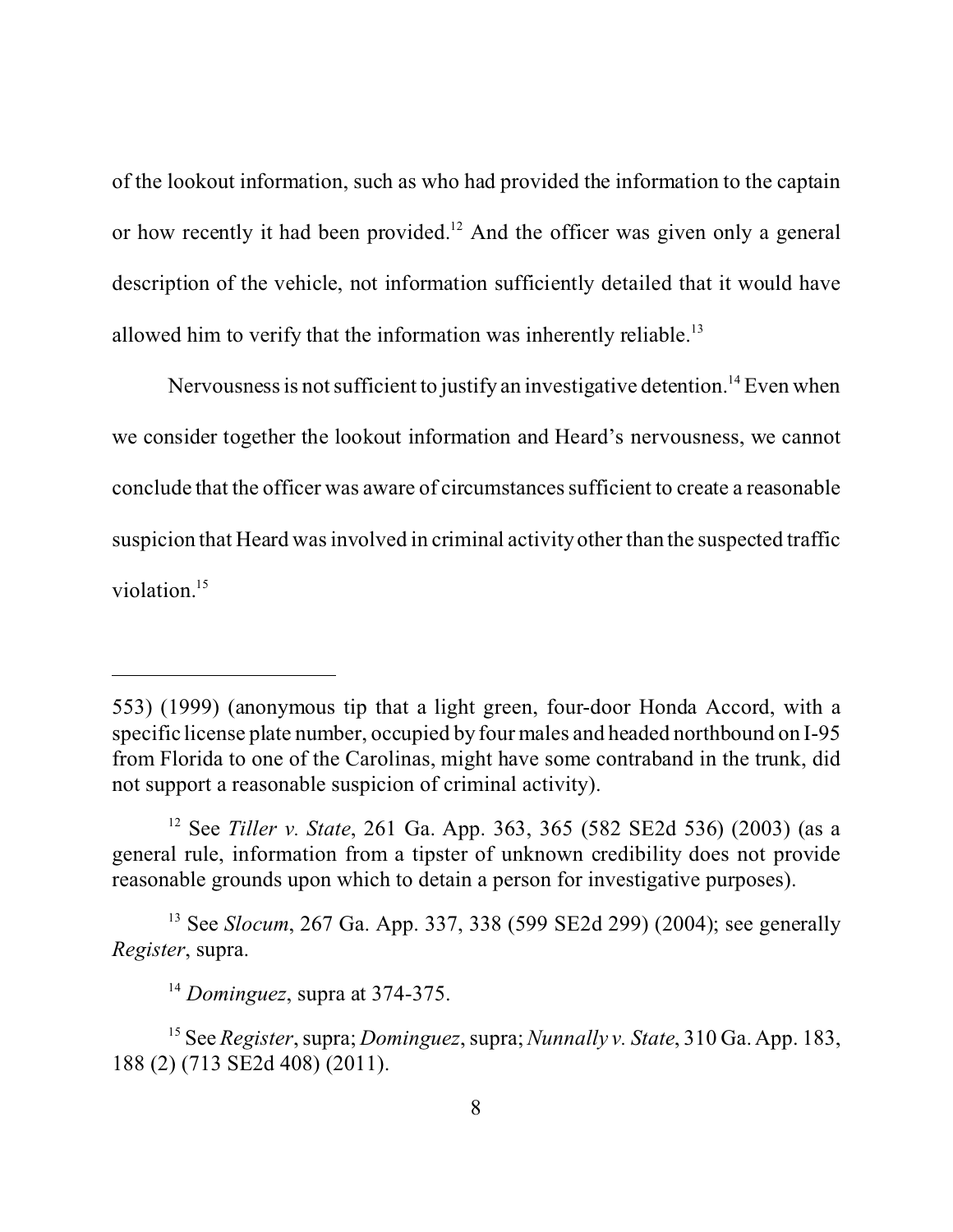The state asserts that "the stop was not unlawfully prolonged as . . . no more than four minutes" elapsed from the time Heard stopped his vehicle until he consented to the search.

However, in assessing the reasonableness of an investigative stop, "[n]o 'bright-line' or rigid time limitation is imposed."<sup>16</sup> In considering whether the length of a detention was reasonable, it is appropriate to examine whether, after the stop of the vehicle, "the police diligently pursued a means of investigation that was likely to confirm or dispel their suspicions quickly, during which time it was necessary to detain the defendant."<sup>17</sup> "The officer's purpose in an ordinary traffic stop is to enforce the laws of the roadway, and ordinarily to investigate the manner of driving with the intent to issue a citation or warning."<sup>18</sup>

Here, the purpose of the traffic stop had been effectuated, and no developments occurred after the vehicle was validly stopped which provided the officer with a

<sup>16</sup> *Mallarino v. State*, 190 Ga. App. 398, 401 (2) (379 SE2d 210) (1989) (citation and punctuation omitted).

<sup>17</sup> *Weems*, supra at 751 (1) (citation and punctuation omitted); *Nunnally*, supra at 188 (2).

<sup>&</sup>lt;sup>18</sup> *Nunnally*, supra at 186 (2) (punctuation and footnote omitted).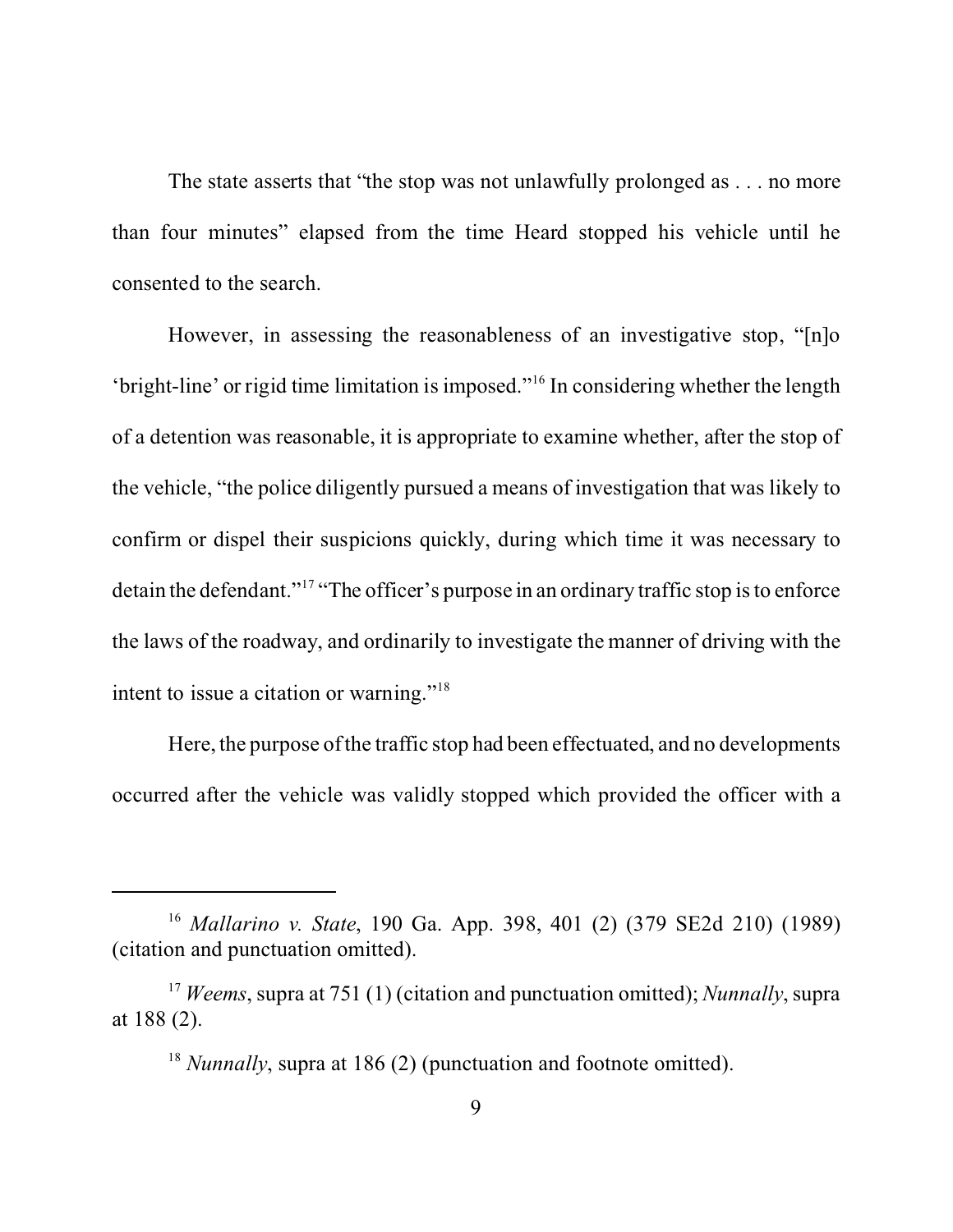reasonable basis to suspect that there were illegal drugs in the vehicle.<sup>19</sup> Yet, the officer continued to question Heard about his nervousness and whether he possessed drugs or weapons, and to seek consent to a search. The detention lasted longer than was necessary to effectuate the purpose of the stop, and was not lawful.<sup>20</sup> We hold that, in this case, the trial court erred in its application of the law to undisputed facts.

2. In a related argument, Heard contends that the trial court erred by finding that the search was lawful based on his consent, when, in fact, his consent was the product of an illegal detention and thus was not valid.

As discussed in Division  $1<sub>1</sub><sup>21</sup>$  the officer lacked reasonable suspicion of criminal activity to justify detaining Heard after the traffic investigation ended. Accordingly, Heard's consent to search the vehicle - given after the traffic

<sup>21</sup> Supra.

<sup>19</sup> See id. at 188-189 (2), n. 21.

<sup>20</sup> See *Weems*, supra at 752 (1); *Register*, supra; *Nunnally*, supra at 187 (2) (reversing denial of motion to suppress; the fact that eight minutes elapsed from the time the officer lawfully stopped the suspect's vehicle for a traffic violation until a drug dog arrived was not determinative of reasonableness, because there was no evidence that the detention lasted no longer than was necessary to effectuate the purpose of the stop and no evidence that the scope of the detention was carefully tailored to its underlying justification); *Felton*, supra.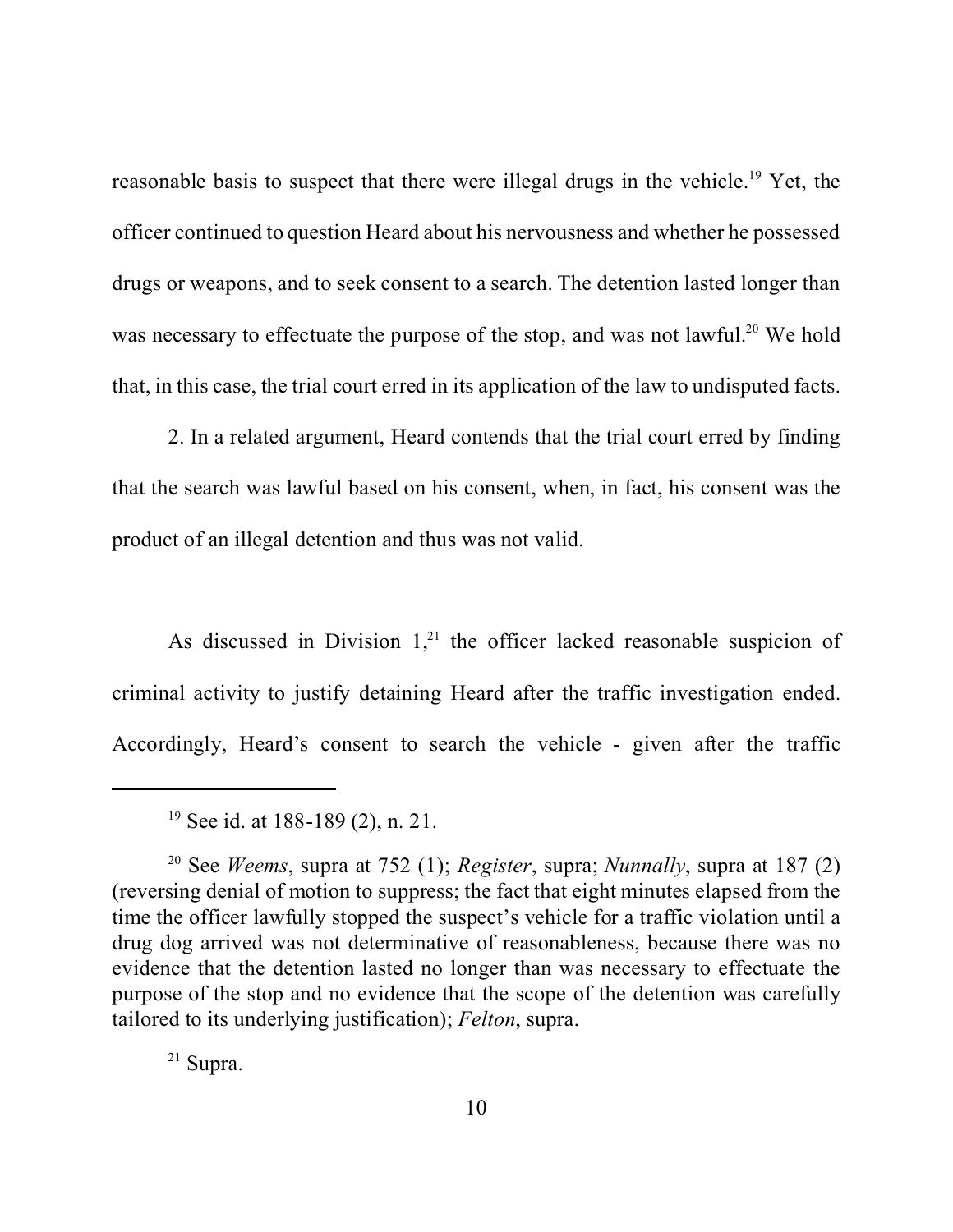investigation concluded - was the product of an illegally prolonged detention, and no circumstances intervened to purge the taint of that illegal detention.<sup>22</sup> The trial court erred by denying the motion to suppress.

*Judgment reversed. Barnes, P. J., Ellington, P. J., and Miller, J., concur. Andrews, P. J., Ray and Branch, JJ., dissent*.

<sup>22</sup> See *Felton*, supra; *Connor*, supra*; Smith v. State*, 288 Ga. App. 87, 89 (653 SE2d 510) (2007).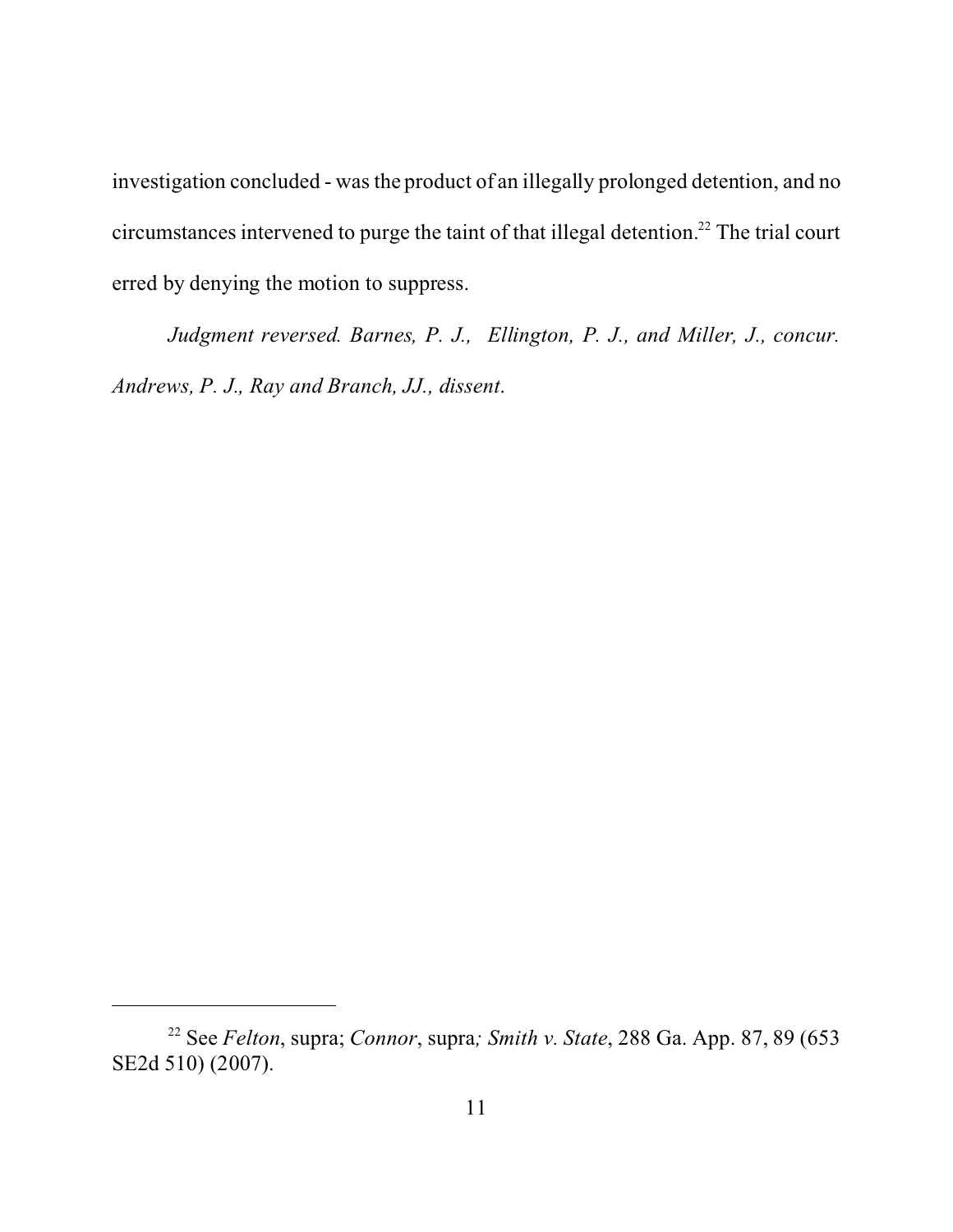## A13A0853. HEARD v. THE STATE.

BRANCH, Judge, dissenting.

The trial court did not clearly err when it concluded that the officer obtained consent to search Heard's truck after returning his documents to him and that the brief conversation giving rise to the consent did not impermissibly extend the valid traffic stop at issue here. I therefore respectfully dissent.

As the majority concedes, the initial traffic stop, undertaken for the purpose of investigating the traffic violation of driving without a valid tag, was legal, and the officer returned Heard's documents to him before seeking consent to search (pp. 3, 5). See *Humphreys v. State*, 304 Ga. App. 365, 366-367 (1) (696 SE2d 400) (2010). But the majority does not defer to the trial court's implicit determination that when the officer returned Heard's license and insurance information to him, the second-tier detention either came to an end or was not impermissibly extended. See *Brown v. State*, Ga. (3) (b) (Case No. S12G1287, decided October 21, 2013) (noting requirement that an appellate court defer to a trial court's findings as to disputed facts concerning a motion to suppress).

The videotape confirms the trial court's finding, for example, that the *entire* encounter, from traffic stop to Heard's arrest for possession of crack cocaine, lasted "five or six minutes," and also supports the trial court's determination that Heard was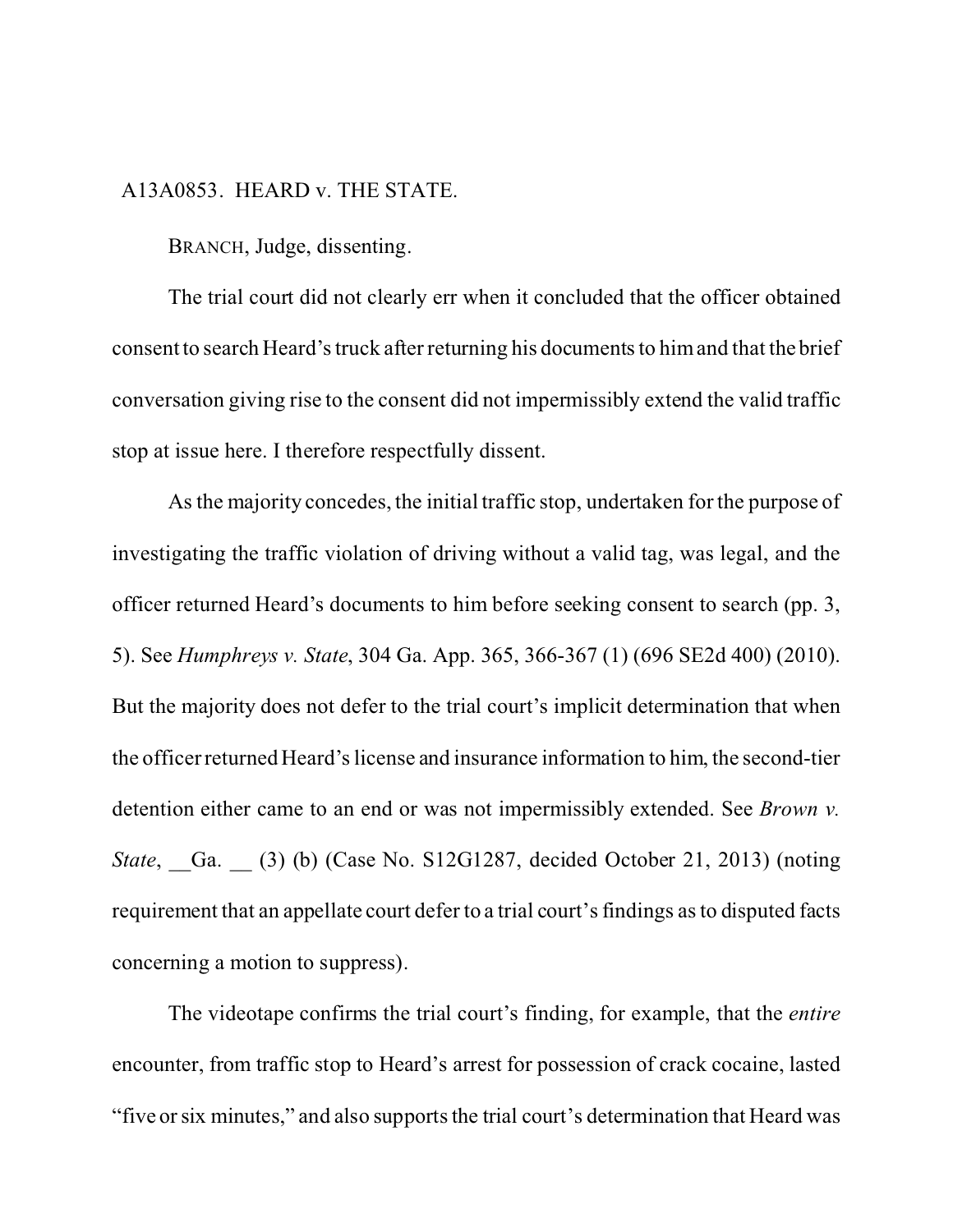not being "detained" in the very short time – well under a minute – between the beginning of the officer's explanation why Heard had been stopped (including why his registration was actually in order) and the obtaining of consent to search. The United States Supreme Court has repeatedly held, moreover, that an officer may obtain valid consent to search without informing a detainee that he is free to leave:

"While knowledge of the right to refuse consent is one factor to be taken into account, the government need not establish such knowledge as the sine qua non of an effective consent." And just as it "would be thoroughly impractical to impose on the normal consent search the detailed requirements of an effective warning," so too would it be unrealistic to require police officers to always inform detainees that they are free to go before a consent to search may be deemed voluntary.

*Ohio v. Robinette*, 519 U. S. 33, 39-40 (117 SCt 417, 136 LE2d 347) (1996), quoting *Schneckloth v. Bustamonte*, 412 U.S. 218 (93 SCt 2041, 36 LE2d 854) (1973).

The fact that the officer characterized the moments after returning the documents to Heard as a "detention" does not compel the legal conclusion that it was so. Indeed, this trial court explicitly declined to construe the officer's testimony as showing that the second part of this encounter amounted to a "detention." Because this conclusion was not clearly erroneous, and because it follows that Heard's consent to search was not the product of an impermissible detention, we must affirm the